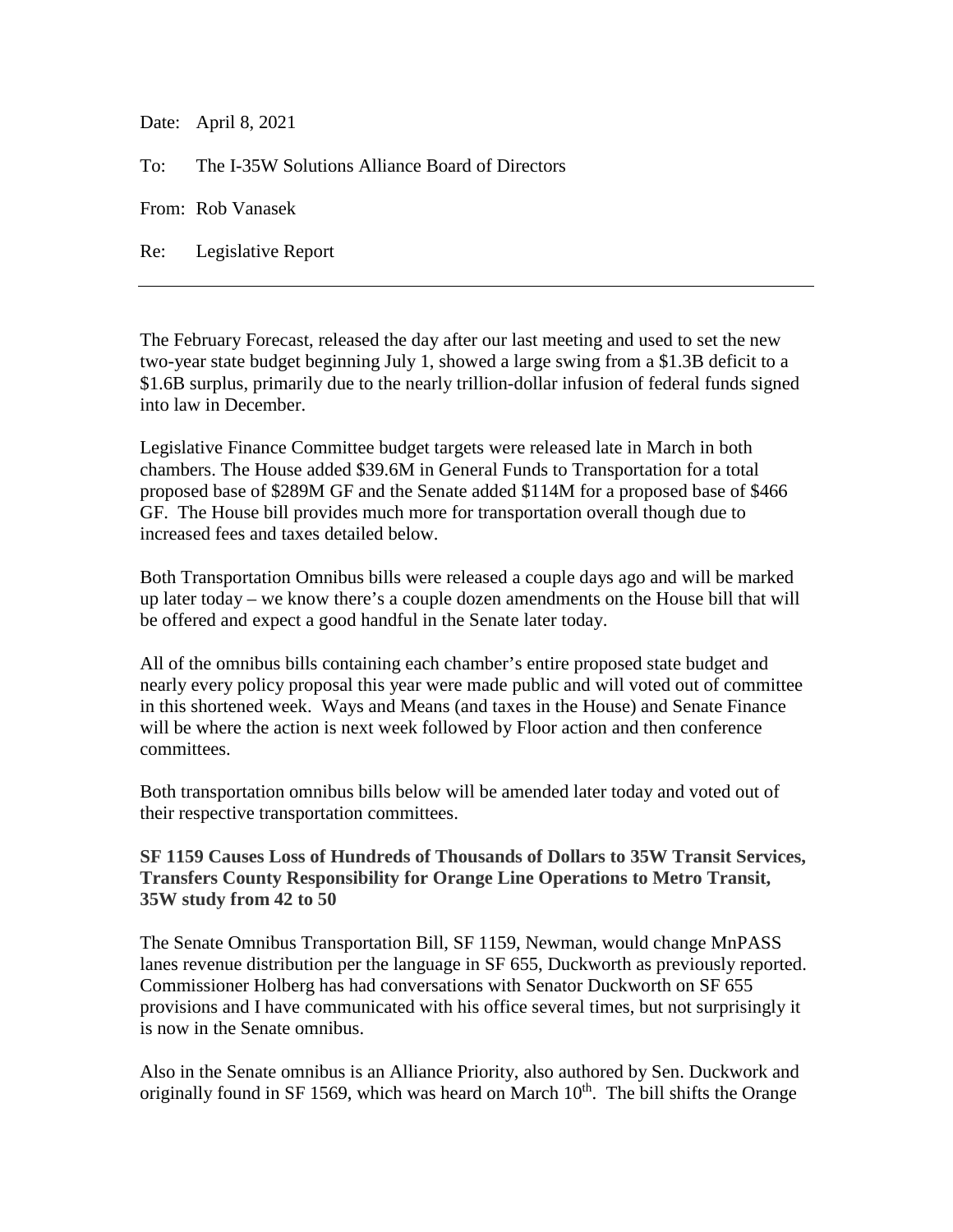Line operations from Hennepin and Dakota to Metro Transit. The original bill was slightly modified (all guideways to just OL) in its first hearing and though that amendment was appreciated by the Met Council, they expressed opposition on the  $10<sup>th</sup>$  as well as Tuesday. It was expressed that the original and long standing agreement on OL was a 50/50 split, (86% Hennepin & 14% Dakota on the counties' 50%). The shift amounts to \$4M on to Metro Transit that increases over time. Commissioner Holberg testified on behalf of the Alliance in support of the bill during the original hearing and spoke of the fairness of funding across all BRT routes. Senator Dibble commented that if we think these lines are a good idea, we need to find a way to pay for them. Sen. Johnson-Steward asked if this would kill the OL project and the response was this would change the original agreement and add to the structural deficit of Metro Transit, and the Met Council reiterated its opposition. Sen. Dibble argued that the Met Council should not require a county to spend its own county sales tax funds on a transit line, which was originally a Met Council proposal, and though that position has been reversed, the Senate omnibus contains the "guideway" language from the proposal (while the House does not).

Additionally on the  $10^{th}$ , SF 1669, Duckworth was heard that would provide \$700,000 to study mobility and safety needs on 35W from 42 to 50, including the interchange at 50. This as well as numerous member projects, including SF 2040, Duckworth, providing \$1M for HWY 77 northbound mobility improvements, were included in the omnibus.

SF 1159 changes the Project selection criteria to consider project readiness when selecting projects for the corridors of commerce program, first contained in SF 1300, Jasinski. The bill appropriates \$157.5 million in FY22 and \$177.5 million in FY23 for corridors of commerce.

The omnibus bill creates restrictions on funding for bicycle lanes and routes and prohibits spending money from the highway user tax distribution fund (HUTF) or the trunk highway fund on bicycle lanes or bicycle routes on the trunk highway system, as proposed by SF 1151, Newman.

Finally, SF 1159 contains language from SF 738, Duckworth, that would require all metro counties that impose a sales tax to submit an annual report that includes: (1) an overview of tax- funded projects; (2) a summary of future funding commitments; (3) total revenues, expenditures, and balances from the sales tax; (4) expenditure breakdowns by capital and operations, and by transportation mode; and (5) a summary of all debt obligations.

Much of the funding for the above projects and programs as well as others in the bill come from a two year zero-ing out of the Metro Transit and Metro Mobility GF budgets and backfilling with federal dollars and increasing the sales tax on auto parts receipts going to transportation, both of which is opposed by the administration.

## **HF 1684 provides \$400M in TH bonding, indexes the gas tax, raises tab fee depreciation schedules, Creates a Sales Tax in the Metro & Adds \$ to Transit**